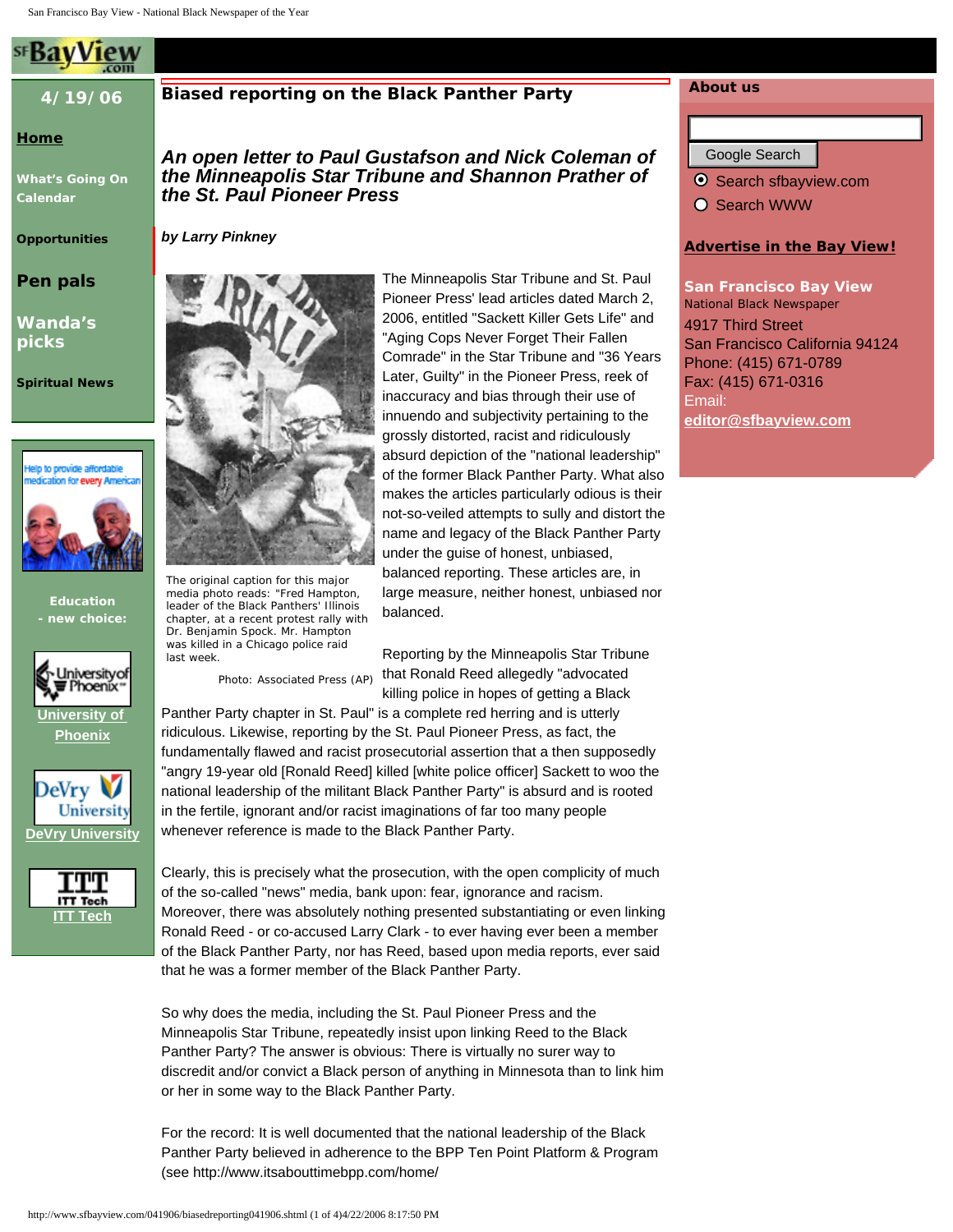bpp\_program\_platform.html), which included serving Black communities through programs established by the Black Panther Party, such as the Free Breakfast Program for Children, Free Shoe Program, Free Clothing Program, Free Food Programs, People's Free Medical Research Health Clinic and Free Housing Cooperative Program etc.

Notwithstanding and until the Black Panther Party was physically decimated through secretive, illegal, well documented and now infamous - and no doubt ongoing nationwide Cointelpro activities (see "Cointelpro Revisited" by Brian Glick, http:// www.itsabouttimebpp.com/BPP\_ Books/pdf/Necessary\_Reading.pdf) to "discredit, frame, murder, imprison, and otherwise neutralize" it, the BPP national leadership, in concert with rank and file members of the Black Panther Party,



The original caption for this photo, also from the major media, reads: "Mourners pass the bier of slain Black Panther leader Fred Hampton, the party's Illinois deputy chairman." Photo: United Press International (UPI)

continued their efforts to serve the Black communities in this nation to the ire and chagrin of the hypocritically racist American power structure.

The sordid, biased and lopsided reporting by your newspapers, as manifested in the above mentioned articles, is totally inexcusable, especially in view of the fact that numerous well circulated books regarding the Black Panther Party are attainable, including "Liberation, Imagination, and the Black Panther Party" edited by Kathleen Cleaver and George Katsiaficas; "The Black Panther Party Reconsidered" edited by Charles E. Jones, Ph.D.; "We Want Freedom: A Life In The Black Panther Party" by Mumia Abu-Jamal; "Assata: An Autobiography" by Assata Shakur; "To Die for the People" by (Dr.) Huey P. Newton; "Seize the Time: The Story of the Black Panther Party and Huey P. Newton" by Bobby Seale; "The Black Panthers" by Gene Marine, etc.



Omi, Pam Africa of the MOVE organization and Akua Njeri, widow of Chairman Fred Hampton and co-author, with their son, Prisoners of Conscience Committee Chairman Fred Hampton Jr., of the proposal to rename the block where he was assassinated "Chairman Fred Hampton Way," were walking back to the community bus with some other supporters after the Chicago City Council protest on March 29. Chicago's major media gave the protest by 700 supporters front page, prime time coverage. The street renaming proposal will finally be heard by the Chicago City Council on April 26.

Photo: JR

The reporting in this matter by the St. Paul Pioneer Press and the Minneapolis Star Tribune are playing upon fear, stereotypes, ignorance and racism, which have no place in, and nothing whatever to do with, honest or balanced journalism.

### **'Wannabe' or Scapegoat? Racist mockery**

The Minneapolis Star Tribune had the unmitigated cheek to make smug, mocking and racist reference to "Ron Reed" as a "onetime Black Panther [Party] wannabe accused of plotting a murder that would 'put St. Paul on the map.'" What precisely does the media mean by referring to Reed as a "Black Panther [Party] wannabe?" Is there such a thing as a Democratic [Party]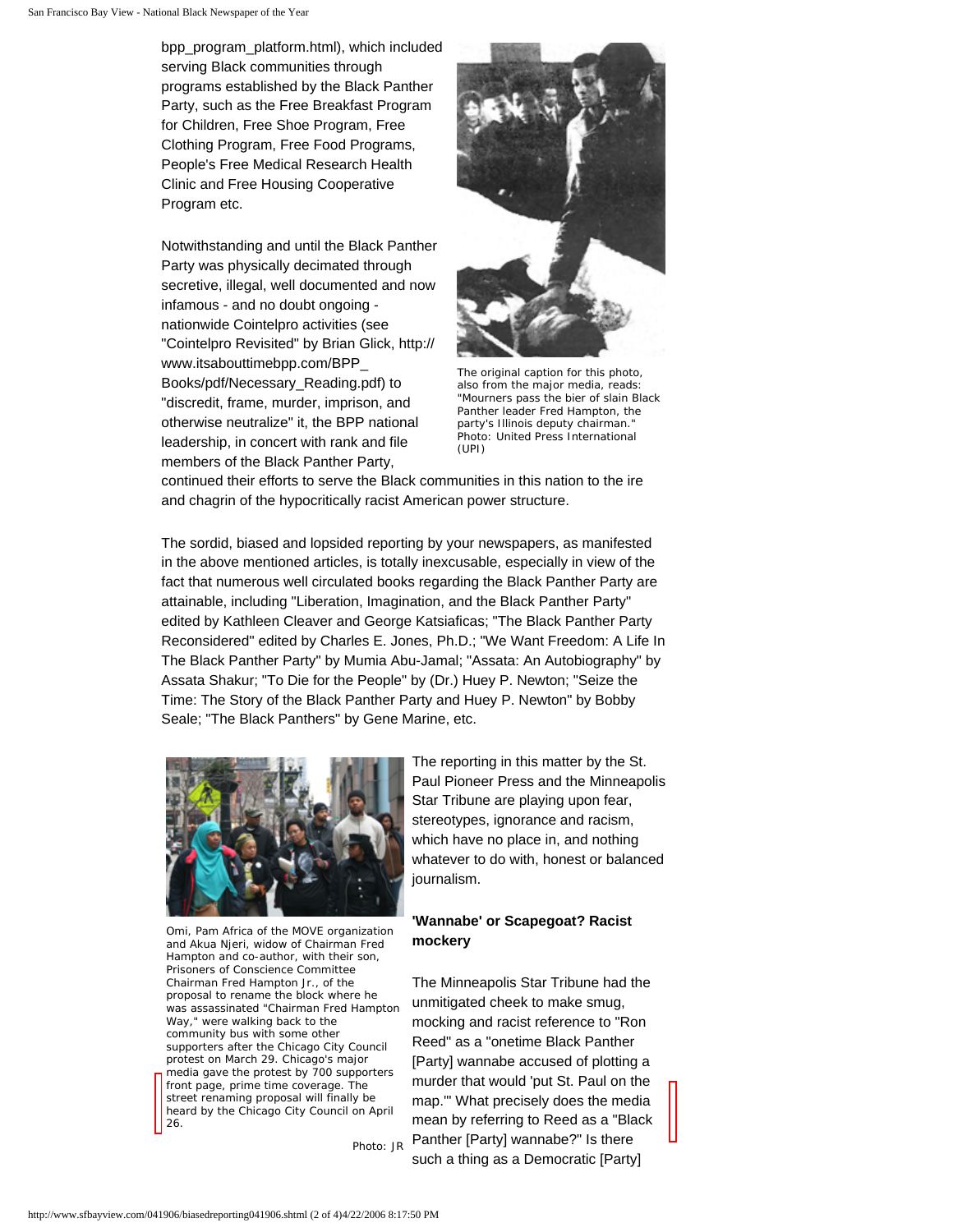"wannabe" or perhaps a Republican [Party] "wannabe" or a Green [Party] "wannabe?!" What an utterly ridiculous and racist assertion for the media to make pertaining to the Black Panther Party!

### **No balanced news coverage: Fred Hampton and Mark Clark**

It is stunning - almost beyond belief - how the Minneapolis Star Tribune and the St. Paul Pioneer Press have managed to report on the trial pertaining to the slaying of a white St. Paul police officer in 1970, allegedly by what these newspapers inaccurately and inappropriately referred to as a "Black Panther [Party] wannabe," without providing any equally important contextual description of the officially documented brutal murders by Cointelpro and police less than a year earlier, on Dec. 4, 1969, of Black Panther Party members Fred Hampton and Mark Clark in Chicago.

"Early in December, Chicago police conducted a pre-dawn raid, murdering Black Panther leader Fred Hampton in his bed. This was a part of a nationwide pattern in which that organization's [the Black Panther Party's] leadership was physically decimated" ("Saying No to Power" by William Mandel, introduction by Howard Zinn, page 418). Somehow, the wrongful and well documented police murders of these two young Black men, Fred Hampton and Mark Clark, who were in fact Black Panther Party members - and similar murders nationwide simply and conveniently escaped mention by the Minneapolis Star Tribune and St. Paul Pioneer Press, which, however, had no problem whatsoever in disseminating mythical "Black Panther [Party] wannabe" nonsense and racist hysteria in the Ronald Reed case.

This kind of whimsically sloppy, unbalanced and out-of-context journalism is constant, and it is no mere coincidence in Minnesota or in America as a whole. It demonstrates what Black people already know: that intrinsically white racist American society far prefers to have drug proliferation in Black communities and so-called "gang violence" of Black youth overwhelmingly eliminating other Black youth than to have a national, community-based, politicized, deeply concerned, disciplined, youthful political party in service to the interests of Black people nationwide, which is fundamentally what the Black Panther Party was and why it was destroyed. And its true legacy remains under assault by the majority of the white news media - and government - in this nation to this very day.

Where are your lead stories about the horrible pain, loss and grief suffered, and still being experienced, by the community, families and friends of Fred Hampton and Mark Clark? Where are your front page stories about the murderers of Hampton and Clark going to prison for their double slayings? Why has no one been convicted and gone to prison for these brutal murders - and for so many others like them nationwide - despite the fact that judicial investigations have been conducted and official findings made, that Hampton and Clark were in fact viciously and wrongfully slain by police assault?

It is the use of racist innuendo, fear mongering, unbalanced and out-of-context reporting, as repeatedly demonstrated by the Star Tribune and Pioneer Press newspaper articles, that continually and significantly serves to perpetuate injustice and "racial tension."

### **Enough is enough**

There is a dangerous and ongoing pattern of media distortion and disinformation in Minnesota, particularly as it pertains to news coverage about